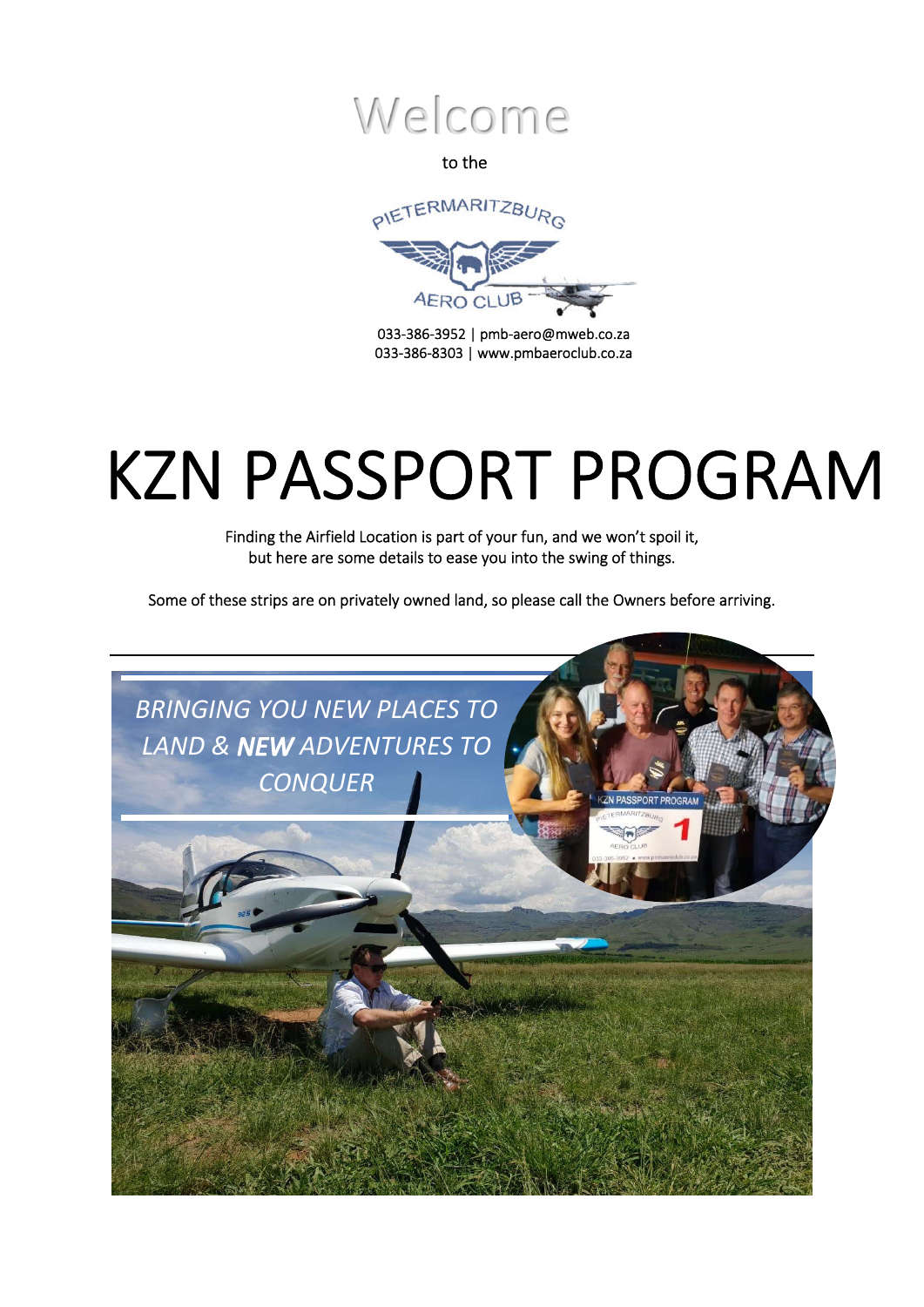| <b>AIRSTRIP</b>  | length                                                                                                                                                                                                                                                                                                                                                    | surface | elevation                                                                                | rwy dir | freg  |  |  |
|------------------|-----------------------------------------------------------------------------------------------------------------------------------------------------------------------------------------------------------------------------------------------------------------------------------------------------------------------------------------------------------|---------|------------------------------------------------------------------------------------------|---------|-------|--|--|
|                  | <b>OTHER INFO</b>                                                                                                                                                                                                                                                                                                                                         |         |                                                                                          |         |       |  |  |
|                  | 1100m                                                                                                                                                                                                                                                                                                                                                     | grass   | 2750ft                                                                                   | 11/29   | 124,4 |  |  |
|                  |                                                                                                                                                                                                                                                                                                                                                           |         | This strip is in the Pietermaritzburg General Flying Area. Approaching over the town     |         |       |  |  |
| <b>McKenzies</b> | brings you pretty close to the trees and the cell tower. Touch down from this direction<br>before the concrete strip, or seriously consider going around.                                                                                                                                                                                                 |         |                                                                                          |         |       |  |  |
|                  |                                                                                                                                                                                                                                                                                                                                                           |         |                                                                                          |         |       |  |  |
| S29°52'41"       |                                                                                                                                                                                                                                                                                                                                                           |         |                                                                                          |         |       |  |  |
| E030 °17'19"     | The Hangar Café KZN on this exciting little strip adjoining Richmond is a delight to visit.<br>See facebook for details @thehangarcafekzn                                                                                                                                                                                                                 |         |                                                                                          |         |       |  |  |
|                  |                                                                                                                                                                                                                                                                                                                                                           |         |                                                                                          |         |       |  |  |
|                  | This Private Strip is open Wed-Fri 9am to 3pm & Sat 8h30 to 2pm.                                                                                                                                                                                                                                                                                          |         |                                                                                          |         |       |  |  |
|                  |                                                                                                                                                                                                                                                                                                                                                           |         |                                                                                          |         |       |  |  |
|                  | 700m                                                                                                                                                                                                                                                                                                                                                      | grass   | 3500ft                                                                                   | 17/35   | 124,2 |  |  |
| Eva's Field      |                                                                                                                                                                                                                                                                                                                                                           |         | Circuits to the NORTH only (to avoid annoying the neighbours), and at 500ft AGL.         |         |       |  |  |
|                  |                                                                                                                                                                                                                                                                                                                                                           |         | Call James Bently ahead of time on 082-767-5570 to announce your intended visit.         |         |       |  |  |
| S29°29'36"       |                                                                                                                                                                                                                                                                                                                                                           |         | Maintenance done on the field, & it's the home of Flying Frontiers.                      |         |       |  |  |
| E030 °16'24"     |                                                                                                                                                                                                                                                                                                                                                           |         | Watch out for wind shear abeam the trees just before the hangars on Rwy 17.              |         |       |  |  |
|                  | Private Strip. Under the Dbn TMA in Dbn Special Rules area.                                                                                                                                                                                                                                                                                               |         |                                                                                          |         |       |  |  |
|                  | 1200m                                                                                                                                                                                                                                                                                                                                                     | grass   | 3500ft                                                                                   | 02/20   | 124,2 |  |  |
| Lawrence's Strip |                                                                                                                                                                                                                                                                                                                                                           |         |                                                                                          |         |       |  |  |
|                  |                                                                                                                                                                                                                                                                                                                                                           |         | Buzz the Strip before arrival to check for and chase animals off the airstrip.           |         |       |  |  |
| S29°12'43"       | Lawrence Hill 082-783-6170 to announce your intended visit.                                                                                                                                                                                                                                                                                               |         |                                                                                          |         |       |  |  |
| E030 '32'17"     | Private Strip                                                                                                                                                                                                                                                                                                                                             |         |                                                                                          |         |       |  |  |
|                  | 1000m                                                                                                                                                                                                                                                                                                                                                     | grass   | 3615ft                                                                                   | 16/34   | 123,4 |  |  |
| Howick           |                                                                                                                                                                                                                                                                                                                                                           |         |                                                                                          |         |       |  |  |
|                  | The airfield is inside the Durban Special Rules Area, 124,2.                                                                                                                                                                                                                                                                                              |         |                                                                                          |         |       |  |  |
| S29°33'10"       | Glider activity often happens on weekends.                                                                                                                                                                                                                                                                                                                |         |                                                                                          |         |       |  |  |
| E030 °12'40"     |                                                                                                                                                                                                                                                                                                                                                           |         |                                                                                          |         |       |  |  |
|                  | 750m                                                                                                                                                                                                                                                                                                                                                      | grass   | 2500ft                                                                                   | 01/19   | 124,4 |  |  |
|                  | Privately owned. Light Flight is a Light Sport Training ATO. The field is well kept.                                                                                                                                                                                                                                                                      |         |                                                                                          |         |       |  |  |
|                  |                                                                                                                                                                                                                                                                                                                                                           |         |                                                                                          |         |       |  |  |
| Light Flight     | Runway 19 is a significant upslope, reducing in slope about one third in. Runway 01<br>approaches over power lines. There is a shorter microlight strip crossing the runway.<br>Joining procedures: Light Flight Airfield, elevation 2500 ft, frequency 124.2. Runway<br>01\19,750 metres. Slopes downhill from 01 to 19. All circuits to the east, ie 01 |         |                                                                                          |         |       |  |  |
|                  |                                                                                                                                                                                                                                                                                                                                                           |         |                                                                                          |         |       |  |  |
| S29°45'59.5"     |                                                                                                                                                                                                                                                                                                                                                           |         |                                                                                          |         |       |  |  |
| E030 '35'15"     |                                                                                                                                                                                                                                                                                                                                                           |         | righthand, 19 lefthand. Circuit height 3300 foot, call at least 2mins out. Join overhead |         |       |  |  |
|                  | at 3800 foot. Descend on the dead side and join on the crosswind. Be aware of Grass<br>Roots airfield just to the west of Light Flight, and be aware of, and give way to solo<br>students. Unmanned radio procedures are mandatory.                                                                                                                       |         |                                                                                          |         |       |  |  |
|                  |                                                                                                                                                                                                                                                                                                                                                           |         |                                                                                          |         |       |  |  |
|                  |                                                                                                                                                                                                                                                                                                                                                           |         |                                                                                          |         |       |  |  |
|                  | Contact Geoff Dyer on 082-331-1104                                                                                                                                                                                                                                                                                                                        |         |                                                                                          |         |       |  |  |

## *REMEMBER*

*To qualify for the FANTASTIC prizes, you must attend TWO Pmb Aero Club KZN Passport Qualifying Events. See the Club Calendar on our website www.pmbaeroclub.co.za*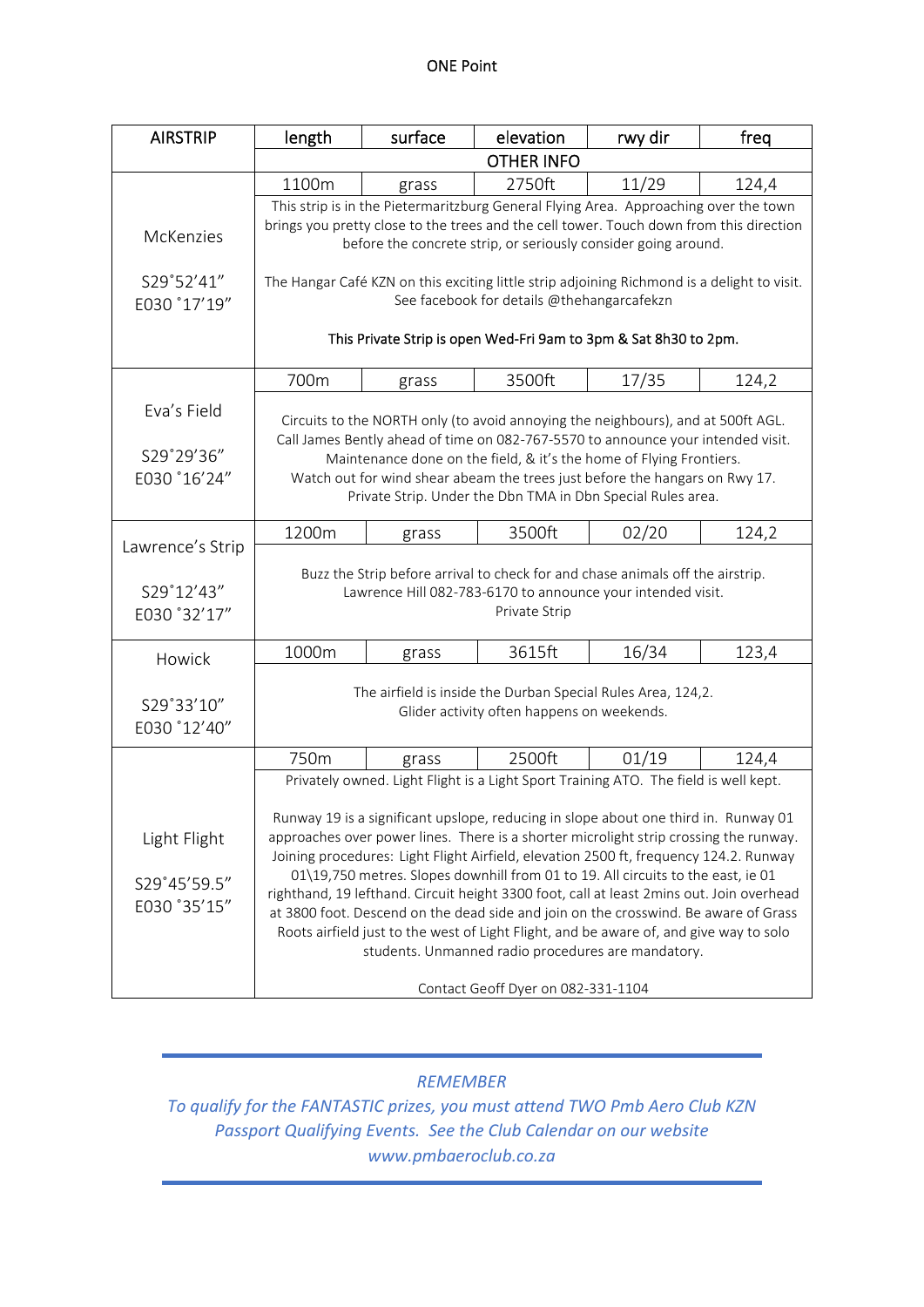#### TWO Points

| <b>AIRSTRIP</b>                                                                                                                                                                    | length                                                                                                                                                                                                                                                                                                      | surface | elevation | rwy dir        | freq                                 |  |
|------------------------------------------------------------------------------------------------------------------------------------------------------------------------------------|-------------------------------------------------------------------------------------------------------------------------------------------------------------------------------------------------------------------------------------------------------------------------------------------------------------|---------|-----------|----------------|--------------------------------------|--|
|                                                                                                                                                                                    |                                                                                                                                                                                                                                                                                                             |         |           |                |                                      |  |
| Virginia                                                                                                                                                                           | 925m                                                                                                                                                                                                                                                                                                        | tar     | 20ft      | 05/23          | 120,6                                |  |
| S29°45'59.5"<br>E030 °35'15"                                                                                                                                                       | Circuit altitude 800ft. All circuits to be flown seawards.                                                                                                                                                                                                                                                  |         |           |                |                                      |  |
|                                                                                                                                                                                    | 800m                                                                                                                                                                                                                                                                                                        | grass   | 5050ft    | 11/29          | 124,8                                |  |
| Sunset Strip<br>S29°46'40.4"<br>E029 °39'13.8"                                                                                                                                     | Restricted. Pvt Airfield.<br>App rwy 29. Dep rwy 11. Must contact Iain Rennieb072-132-6606. Paragliding /<br>Hangliding activity on w/ends over Bulwer Mountains.<br>Caution: downdraughts & strong winds from mountains.                                                                                   |         |           |                |                                      |  |
|                                                                                                                                                                                    | 850m                                                                                                                                                                                                                                                                                                        | grass   | 3900ft    | 15/33          | 124,8                                |  |
| Bingelela                                                                                                                                                                          | 2nm north west of Bergville, beyond a small dam, near Bingelela Restaurant.<br>One way in, one way out. Land rwy 33; Dept rwy 15<br>Bingelela is a great airfield come over town turn base over the silos, runway is like a<br>bowling green, phone Joss on 083-640-0743, great guy and owner of Bingelela. |         |           |                |                                      |  |
| Creighton                                                                                                                                                                          | 625m                                                                                                                                                                                                                                                                                                        | grass   | 3400ft    | 10/28<br>14/32 | 124,8                                |  |
| Contact: Malcolm Gemmel 082-789-5000<br>S29°45'59.5"<br>Birding and accommodation near the airfield.<br>E030 '35'15"<br>Pilots asked to make a contribution towards grass cutting. |                                                                                                                                                                                                                                                                                                             |         |           |                |                                      |  |
| El Mirador<br><b>FALQ</b><br>S28°59'11"<br>E029 °29'35.2"                                                                                                                          | 800m                                                                                                                                                                                                                                                                                                        | grass   | 4200ft    | 06/24          | 124,8<br>123,4<br>during gliding ops |  |
|                                                                                                                                                                                    | Land rwy 24. T/off rwy 06<br>Restaurants, brewery and chocolatier on site. Accommodation available. Contact<br>Hannes Scharf 082-551-2592 or Martin Scharf 071-133-2593                                                                                                                                     |         |           |                |                                      |  |
|                                                                                                                                                                                    | 800m                                                                                                                                                                                                                                                                                                        | grass   | 5349ft    | 04/22          | 124,8                                |  |
| Himeville<br>S29°45'12"<br>E029 °30'06"                                                                                                                                            | Land rwy 22 uphill. T/off rwy 04<br>It can get rough with strong westerly winds close to the berg.<br>Contact Tyrone Wood 082-782-8408                                                                                                                                                                      |         |           |                |                                      |  |
|                                                                                                                                                                                    | 1325m                                                                                                                                                                                                                                                                                                       | grass   | 4400ft    | 13/31          | 124,8                                |  |
| Craigieburn<br>Dam Strip<br>S29°11'21"<br>E030 °17'20"                                                                                                                             | Also known as Bhanoyi Aero Park. Nestled in the hills.<br>30m wide<br>Contact: Jonathan Buckley 083-226-2593                                                                                                                                                                                                |         |           |                |                                      |  |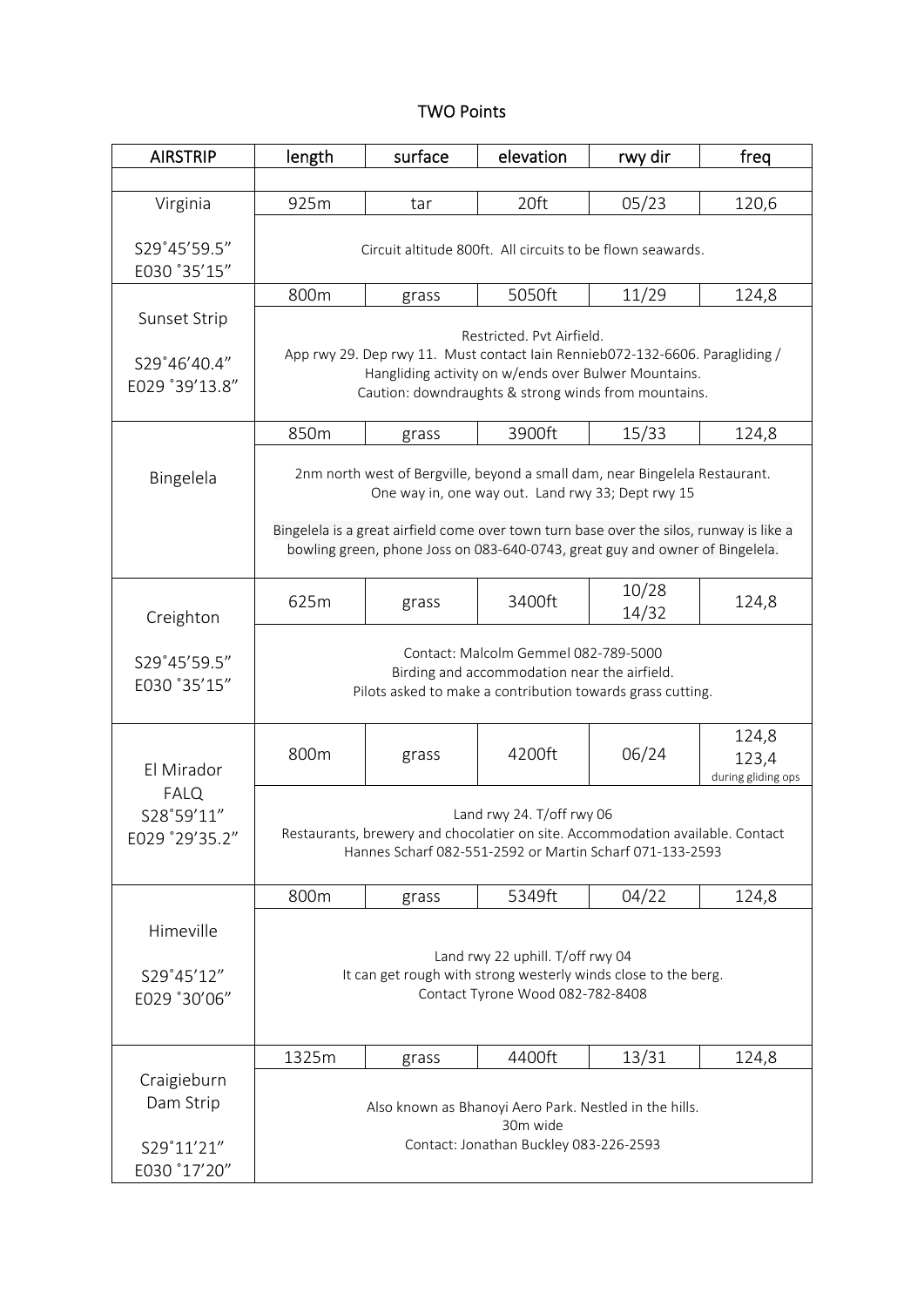|                                        | 1000m | grass | 5700ft                                                                                                                                                                                                                                                                                                             | 09/27 |  |
|----------------------------------------|-------|-------|--------------------------------------------------------------------------------------------------------------------------------------------------------------------------------------------------------------------------------------------------------------------------------------------------------------------|-------|--|
| Lake Naverone.<br>S29°43'<br>E029 °16' |       |       | Contact: Rohan Benadie 033-701-1236 at the Lodge with sufficient time so they can<br>check the state of the runway for mole hills and holes etc<br>Mountainous terrain. Land 27, t/off 09 under normal conditions.<br>3km to Drakensberg Gardens, Right across the road from Lake Naverone's charming<br>cottages. |       |  |

## THREE Points

| <b>AIRSTRIP</b>                                                    | length                                                                                                                                                                                                                           | surface | elevation | rwy dir        | freq  |  |
|--------------------------------------------------------------------|----------------------------------------------------------------------------------------------------------------------------------------------------------------------------------------------------------------------------------|---------|-----------|----------------|-------|--|
|                                                                    |                                                                                                                                                                                                                                  |         |           |                |       |  |
|                                                                    | 1344m                                                                                                                                                                                                                            | tar     | 495ft     | 05/23          | 122,7 |  |
| Margate<br>S30°51'00"<br>E030 °21'00"                              | Margate Radio.<br>Transition Altitude 5000ft. All circuits 1000ft AGL and flown towards the coast.<br>Aircraft to join traffic at 1500ft AGL. Overflying aircraft to cross Airfield 2500ft AGL<br>and above.<br>Public Airfield. |         |           |                |       |  |
| Harding                                                            | 1200m x 60m<br>800m x 60m                                                                                                                                                                                                        | grass   | 2885ft    | 08/26<br>18/36 | 124,8 |  |
| S30°34'28"<br>E029 °54'25"                                         | Watch out for long grass and pedestrians.<br>Contact: Brian Armour 082-821-7833.                                                                                                                                                 |         |           |                |       |  |
|                                                                    | 1200m x 15m                                                                                                                                                                                                                      | tar     | 3548ft    | 11/29          | 124,8 |  |
| Ladysmith<br>S28°34'47"<br>E029 °45'09"                            | Livestock and people wandering on to runway.<br>Rwy 11 land upslope.<br>Landing fees payable at the Motel.<br>4074ft<br>11/29<br>980m x 20m<br>124,8<br>grass                                                                    |         |           |                |       |  |
| <b>Battlefields</b><br>Country Lodge<br>S28°07'53"<br>E030 °17'25" | For annual fly-in prior notice and indemnity form required before landing.<br>Pilot's breakfast served at the lodge, airfield right at the Lodge.<br>Runway 11 land uphill.                                                      |         |           |                |       |  |
|                                                                    | 1000m                                                                                                                                                                                                                            | grass   | 3900ft    | 15/33          | 124,8 |  |
| Amphitheatre<br>Lodge<br>S28°39'21"<br>E029 °09'00"                | Regularly used by crop sprayers.<br>Call Lodge beforehand to check condition.<br>Connor - 076-822-7508                                                                                                                           |         |           |                |       |  |
|                                                                    | 800m                                                                                                                                                                                                                             | grass   | 1700ft    | 04/22          | 124,2 |  |
| Eshowe<br>S28°52'46"<br>E031 °27'23"                               | Look out for long grass.<br>Best to land on Rwy22 - rising ground.                                                                                                                                                               |         |           |                |       |  |